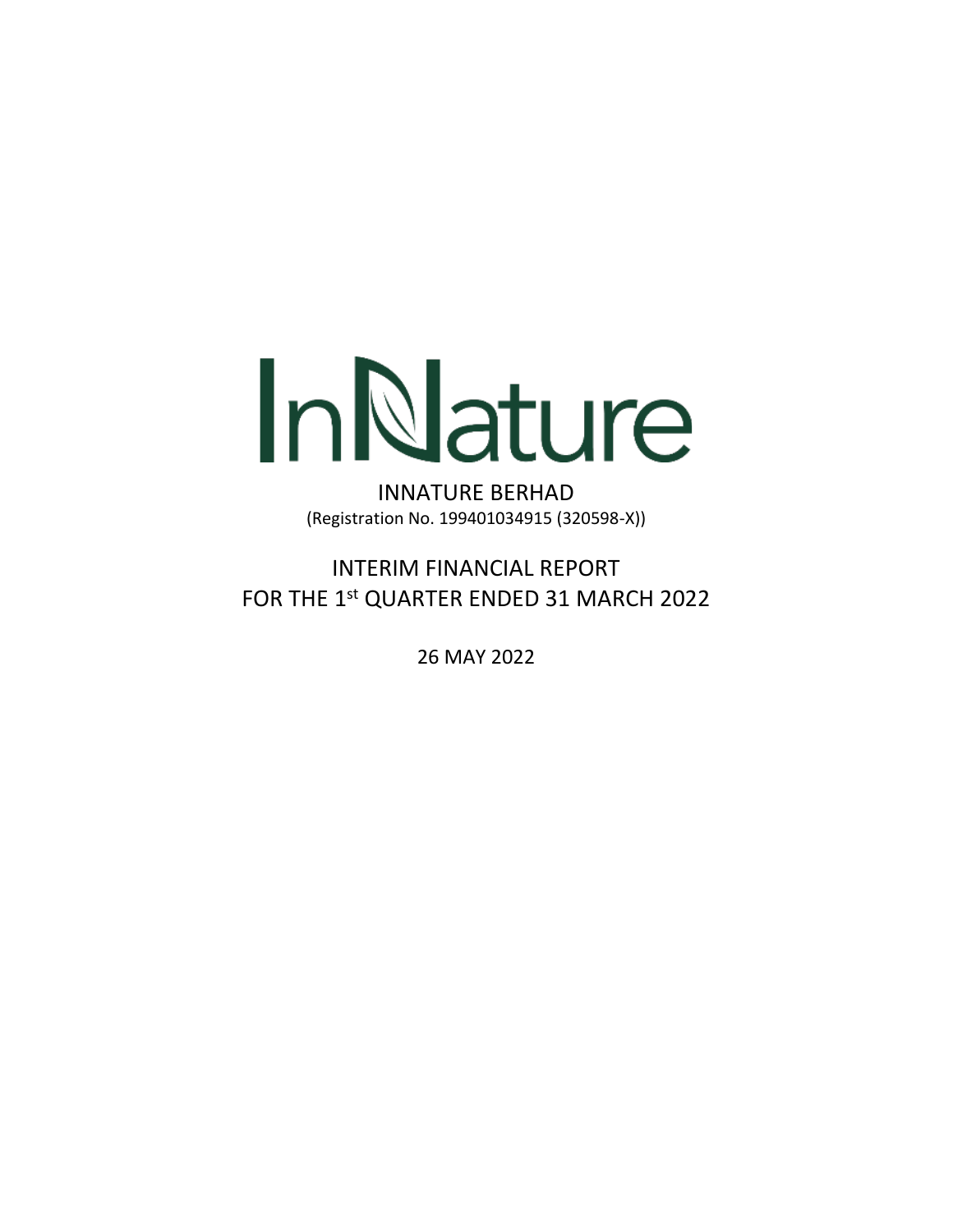### **UNAUDITED CONSOLIDATED STATEMENTS OF PROFIT OR LOSS**

|                                                                | <b>Quarter ended</b> |                          |               |
|----------------------------------------------------------------|----------------------|--------------------------|---------------|
|                                                                |                      | Note 31.3.2022 31.3.2021 |               |
|                                                                |                      | <b>RM'000</b>            | <b>RM'000</b> |
| <b>Revenue</b>                                                 |                      | 33,741                   | 38,001        |
| <b>Operating expenses</b>                                      |                      |                          |               |
| Changes in inventories                                         |                      | (11,261)                 | (12, 457)     |
| Rental expenses                                                |                      | (1,231)                  | (500)         |
| <b>Employee related expenses</b>                               |                      | (8,404)                  | (8, 404)      |
| Distribution expenses                                          |                      | (638)                    | (702)         |
| Advertising and promotion expenses                             |                      | (634)                    | (947)         |
| Depreciation and amortisation expenses                         |                      | (4, 517)                 | (4, 935)      |
| Other operating expenses                                       |                      | (1,096)                  | (2,403)       |
| <b>Total operating expenses</b>                                |                      | (27, 781)                | (30, 348)     |
| <b>Profit from operations</b>                                  |                      | 5,960                    | 7,653         |
| Other income/(expenses)                                        |                      | 199                      | (429)         |
| Finance income                                                 |                      | 146                      | 258           |
| Finance costs                                                  |                      | (281)                    | (399)         |
| <b>Profit before tax</b>                                       | 20                   | 6,024                    | 7,083         |
| Tax expenses                                                   | 21                   | (1, 493)                 | (1,986)       |
| Profit for the period                                          |                      | 4,531                    | 5,097         |
| Profit attributable to owners of the Company                   |                      | 4,531                    | 5,097         |
| Earnings per share attributable to owners of the Company (sen) |                      |                          |               |
| - basic                                                        | 22                   | 0.64                     | 0.72          |
| <b>Other selected financial data:</b>                          |                      |                          |               |
| Gross profit <sup>(1)</sup>                                    |                      | 22,480                   | 25,544        |
| Gross profit margin                                            |                      | 66.6%                    | 67.2%         |
| Operating profit margin                                        |                      | 17.7%                    | 20.1%         |
| PBT margin                                                     |                      | 17.9%                    | 18.6%         |
| PAT margin                                                     |                      | 13.4%                    | 13.4%         |

 $<sup>(1)</sup>$  computed based on revenue less changes in inventories (cost of goods sold).</sup>

The unaudited consolidated statements of profit or loss should be read in conjunction with the audited consolidated financial statements for the financial year ended 31 December 2021 and the accompanying explanatory notes attached in this interim financial report.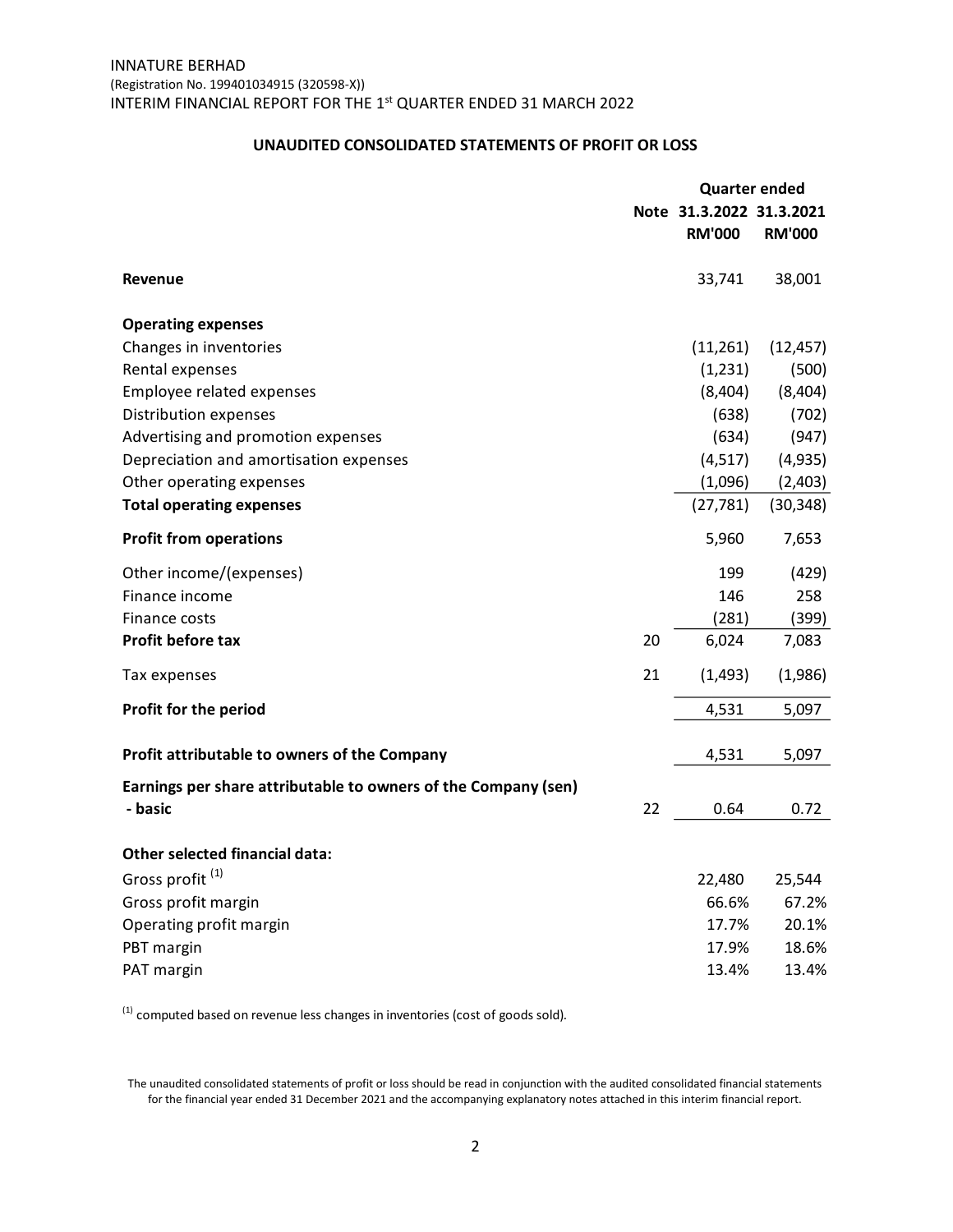## **UNAUDITED CONSOLIDATED STATEMENTS OF PROFIT OR LOSS AND OTHER COMPREHENSIVE INCOME**

|                                                                                                                                                                                                                                     | Note 31.3.2022 31.3.2021<br><b>RM'000</b> | <b>Quarter ended</b><br><b>RM'000</b> |
|-------------------------------------------------------------------------------------------------------------------------------------------------------------------------------------------------------------------------------------|-------------------------------------------|---------------------------------------|
| Profit for the period                                                                                                                                                                                                               | 4.531                                     | 5,097                                 |
| Other comprehensive income, net of tax<br>Item that may be reclassified subsequently to profit or loss<br>Foreign currency translation differences for foreign operation,<br>representing other comprehensive income for the period | 306                                       | 808                                   |
| Total comprehensive income for the period                                                                                                                                                                                           | 4,837                                     | 5,905                                 |
| Total comprehensive income attributable to owners of the Company                                                                                                                                                                    | 4.837                                     | 5,905                                 |

The unaudited consolidated statements of profit or loss and other comprehensive income should be read in conjunction with the audited consolidated financial statements for the financial year ended 31 December 2021 and the accompanying explanatory notes attached in this interim financial report.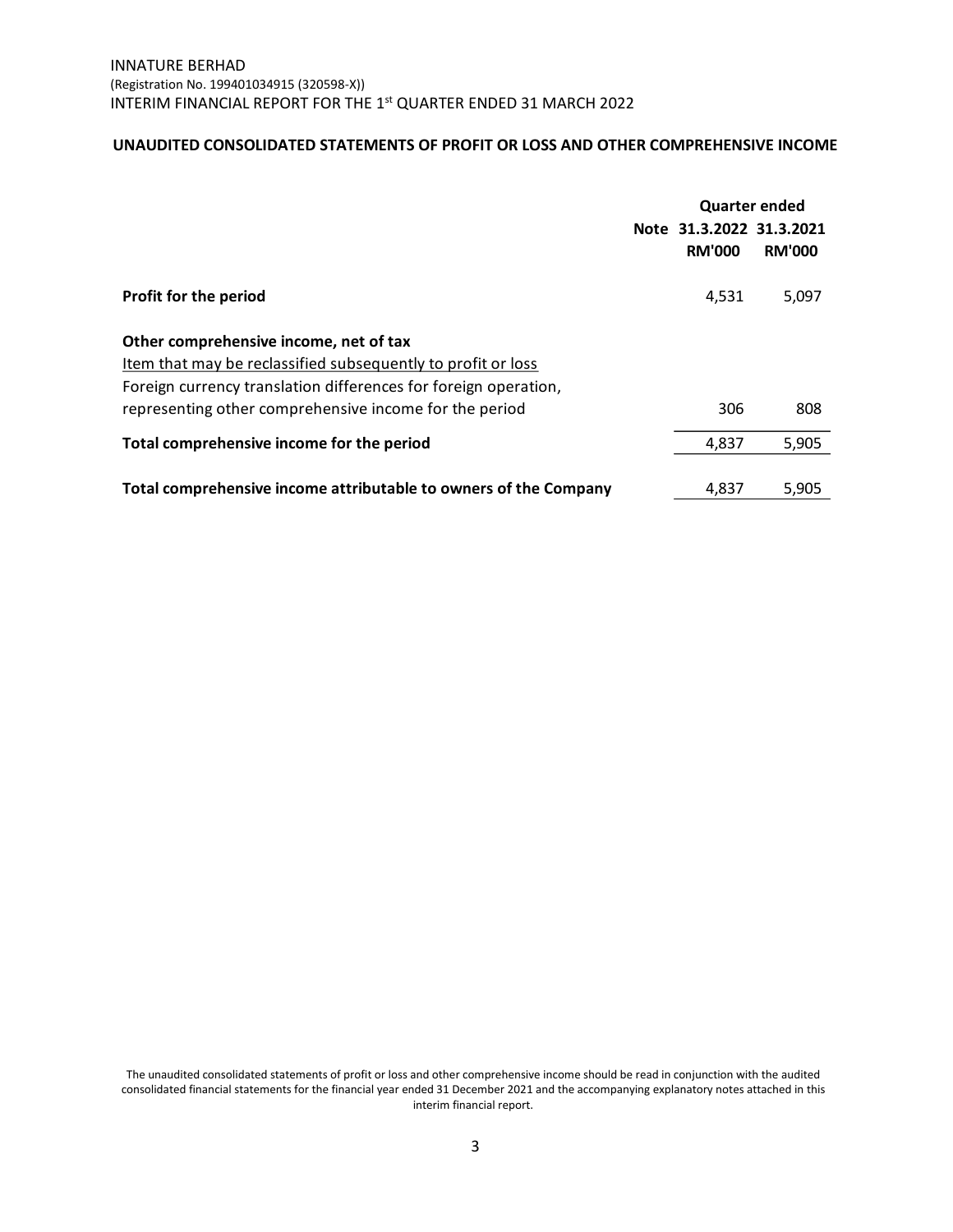## **UNAUDITED CONSOLIDATED STATEMENTS OF FINANCIAL POSITION**

|                                       | <b>Note</b> | 31.3.2022<br><b>RM'000</b> | 31.12.2021<br><b>RM'000</b> |
|---------------------------------------|-------------|----------------------------|-----------------------------|
|                                       |             |                            |                             |
| <b>Assets</b>                         |             |                            |                             |
| Plant and equipment                   |             | 8,120                      | 8,952                       |
| Right-of-use assets                   |             | 16,609                     | 19,746                      |
| Intangible assets                     |             | 52,953                     | 52,656                      |
| Deferred tax assets                   |             | 773                        | 808                         |
| Receivables and deposits              |             | 5,907                      | 6,414                       |
| <b>Total non-current assets</b>       |             | 84,362                     | 88,576                      |
| Inventories                           |             | 32,056                     | 35,041                      |
| Receivables, deposits and prepayments |             | 7,205                      | 6,331                       |
| Current tax assets                    |             | 51                         | 53                          |
| Other investments                     | 23          | 32,669                     | 42,507                      |
| Cash and cash equivalents             |             | 17,956                     | 11,299                      |
| <b>Total current assets</b>           |             | 89,937                     | 95,231                      |
| <b>Total assets</b>                   |             | 174,299                    | 183,807                     |
| <b>Liabilities</b>                    |             |                            |                             |
| Provision for restoration costs       |             | 1,822                      | 1,838                       |
| Loans and borrowings                  | 24          |                            | 27                          |
| Lease liabilities                     |             | 7,620                      | 9,699                       |
| <b>Total non-current liabilities</b>  |             | 9,442                      | 11,564                      |
| Provision for restoration costs       |             | 460                        | 437                         |
| Loans and borrowings                  | 24          | 147                        | 159                         |
| Lease liabilities                     |             | 9,879                      | 11,011                      |
| <b>Contract liabilities</b>           |             | 739                        | 785                         |
| Payables and accruals                 |             | 12,880                     | 13,755                      |
| <b>Current tax liabilities</b>        |             | 2,367                      | 1,960                       |
| <b>Total current liabilities</b>      |             | 26,472                     | 28,107                      |
| <b>Total liabilities</b>              |             | 35,914                     | 39,671                      |
| <b>Net assets</b>                     |             | 138,385                    | 144,136                     |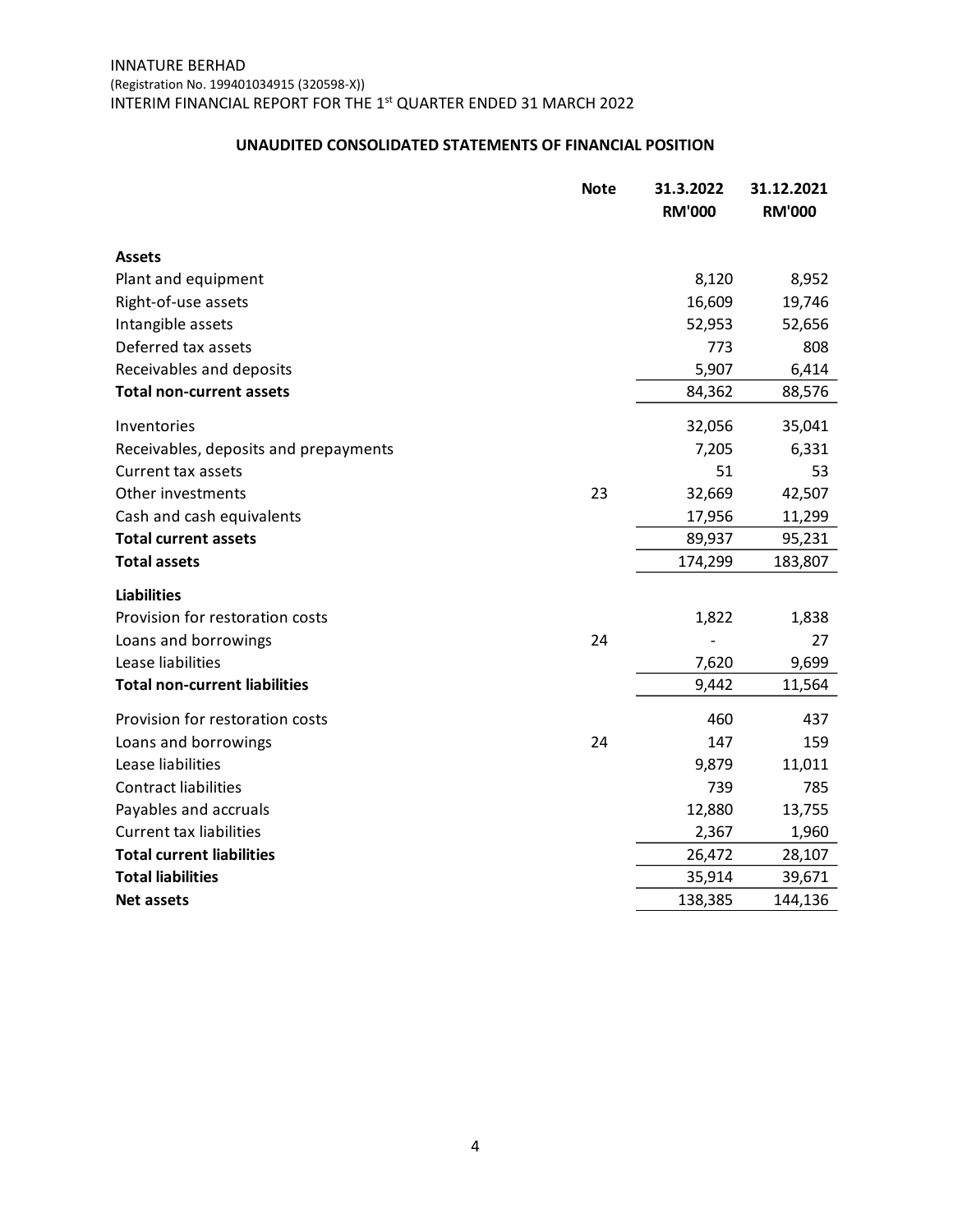## **UNAUDITED CONSOLIDATED STATEMENTS OF FINANCIAL POSITION (CONT'D)**

|                                      | <b>Note</b> | 31.3.2022<br><b>RM'000</b> | 31.12.2021<br><b>RM'000</b> |
|--------------------------------------|-------------|----------------------------|-----------------------------|
| <b>Equity</b>                        |             |                            |                             |
| Share capital                        |             | 50,326                     | 50,326                      |
| Reserves                             |             | 88,059                     | 93,810                      |
| <b>Total equity</b>                  |             | 138,385                    | 144,136                     |
| Other selected financial data:       |             |                            |                             |
| Net current assets / working capital |             | 63,465                     | 67,124                      |
| Net assets per share (sen)           |             | 19.60                      | 20.42                       |
| Net gearing ratio (times) *          |             | (0.36)                     | (0.37)                      |

\* computed based on net borrowings (total bank borrowings less cash and cash equivalents and other investments) divided by total equity. Negative net gearing ratio denotes a net cash position.

The unaudited consolidated statements of financial position should be read in conjunction with the audited consolidated financial statements for the financial year ended 31 December 2021 and the accompanying explanatory notes attached in this interim financial report.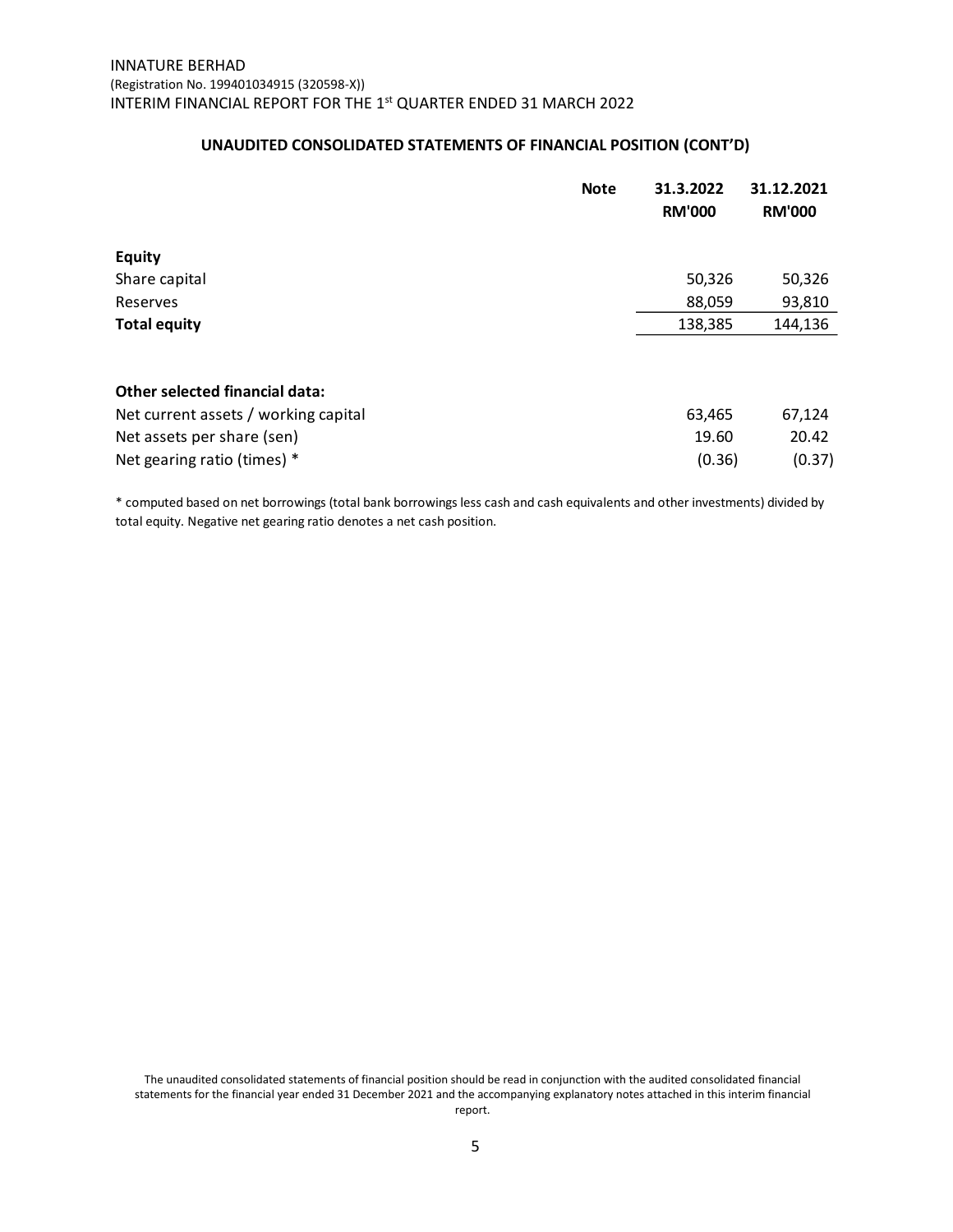### **UNAUDITED CONSOLIDATED STATEMENTS OF CHANGES IN EQUITY**

|                                                                                                        | <b>Note</b> | <b>Share</b><br><b>RM'000</b> | Non-distributable<br><b>Business</b><br>capital combination reserve<br><b>RM'000</b> | <b>Translation</b><br>reserve<br><b>RM'000</b> | <b>Distributable</b><br><b>Retained</b><br>earnings<br><b>RM'000</b> | Total<br>equity<br><b>RM'000</b> |
|--------------------------------------------------------------------------------------------------------|-------------|-------------------------------|--------------------------------------------------------------------------------------|------------------------------------------------|----------------------------------------------------------------------|----------------------------------|
| At 1 January 2021                                                                                      |             | 50,326                        | 4,636                                                                                | (594)                                          | 84,308                                                               | 138,676                          |
| Profit for the period                                                                                  |             |                               |                                                                                      |                                                | 5,097                                                                | 5,097                            |
| Foreign currency translation                                                                           |             |                               |                                                                                      |                                                |                                                                      |                                  |
| differences for foreign operation,<br>representing other comprehensive                                 |             |                               |                                                                                      |                                                |                                                                      |                                  |
| income for the period                                                                                  |             |                               |                                                                                      | 808                                            |                                                                      | 808                              |
| Total comprehensive income for the                                                                     |             |                               |                                                                                      |                                                |                                                                      |                                  |
| period                                                                                                 |             |                               |                                                                                      | 808                                            | 5,097                                                                | 5,905                            |
| At 31 March 2021                                                                                       |             | 50,326                        | 4,636                                                                                | 214                                            | 89,405                                                               | 144,581                          |
| At 1 January 2022                                                                                      |             | 50,326                        | 4,636                                                                                | 403                                            | 88,771                                                               | 144,136                          |
| Profit for the period                                                                                  |             |                               |                                                                                      |                                                | 4,531                                                                | 4,531                            |
| Foreign currency translation<br>differences for foreign operation,<br>representing other comprehensive |             |                               |                                                                                      |                                                |                                                                      |                                  |
| income for the period                                                                                  |             |                               |                                                                                      | 306                                            |                                                                      | 306                              |
| Total comprehensive income for the<br>period<br>Dividend declared, representing total                  |             |                               |                                                                                      | 306                                            | 4,531                                                                | 4,837                            |
| transaction with owners                                                                                | 8           |                               |                                                                                      |                                                | (10,588)                                                             | (10, 588)                        |
| At 31 March 2022                                                                                       |             | 50,326                        | 4,636                                                                                | 709                                            | 82,714                                                               | 138,385                          |

The unaudited consolidated statements of changes in equity should be read in conjunction with the audited consolidated financial statements for the financial year ended 31 December 2021 and the accompanying explanatory notes attached in this interim financial report.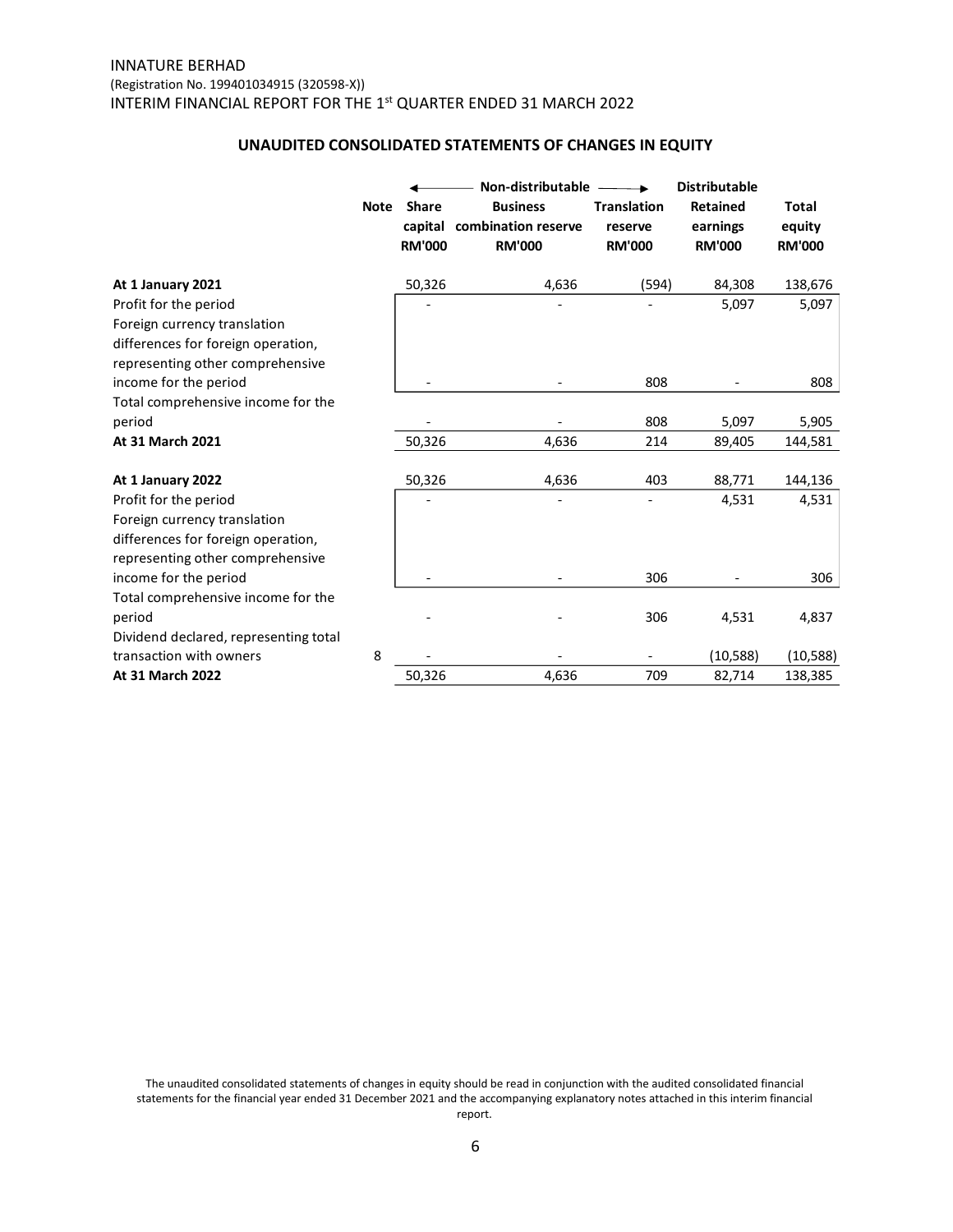### **UNAUDITED CONSOLIDATED STATEMENTS OF CASH FLOWS**

|                                                         |             | 3 months ended             |                            |  |
|---------------------------------------------------------|-------------|----------------------------|----------------------------|--|
|                                                         | <b>Note</b> | 31.3.2022<br><b>RM'000</b> | 31.3.2021<br><b>RM'000</b> |  |
| Cash flows from operating activities                    |             |                            |                            |  |
| Profit before tax                                       |             | 6,024                      | 7,083                      |  |
| Adjustments for:                                        |             |                            |                            |  |
| Changes in lease payments arising from rent concessions |             | (101)                      | (551)                      |  |
| Depreciation and amortisation expenses                  |             | 4,517                      | 4,935                      |  |
| Unrealised foreign exchange (gain)/loss                 |             | (148)                      | 31                         |  |
| Plant and equipment written off                         |             | 1                          |                            |  |
| Fair value (gain)/loss on other investments             |             | (54)                       | 294                        |  |
| Finance income                                          |             | (146)                      | (258)                      |  |
| Finance costs                                           |             | 281                        | 399                        |  |
| Writedown of inventories                                |             | 152                        | 41                         |  |
| Operating profit before changes in working capital      |             | 10,527                     | 11,974                     |  |
| Changes in working capital:                             |             |                            |                            |  |
| Inventories                                             |             | 2,943                      | 9,713                      |  |
| Receivables, deposits and prepayments                   |             | (293)                      | 402                        |  |
| Payables, accruals and contract liabilities             |             | (825)                      | (6,077)                    |  |
| Provision for restoration costs                         |             | 2                          | 18                         |  |
| Cash generated from operations                          |             | 12,353                     | 16,030                     |  |
| Income tax paid                                         |             | (1,046)                    | (2,452)                    |  |
| Net cash generated from operating activities            |             | 11,307                     | 13,578                     |  |
| Cash flows from investing activities                    |             |                            |                            |  |
| Acquisition of plant and equipment                      |             | (360)                      | (412)                      |  |
| Acquisition of intangible assets                        |             | (382)                      | (104)                      |  |
| Disposal/(placement) of other investments               |             | 9,920                      | (14, 803)                  |  |
| Interest received                                       |             | 115                        | 258                        |  |
| Net cash generated from/(used in) investing activities  |             | 9,293                      | (15,061)                   |  |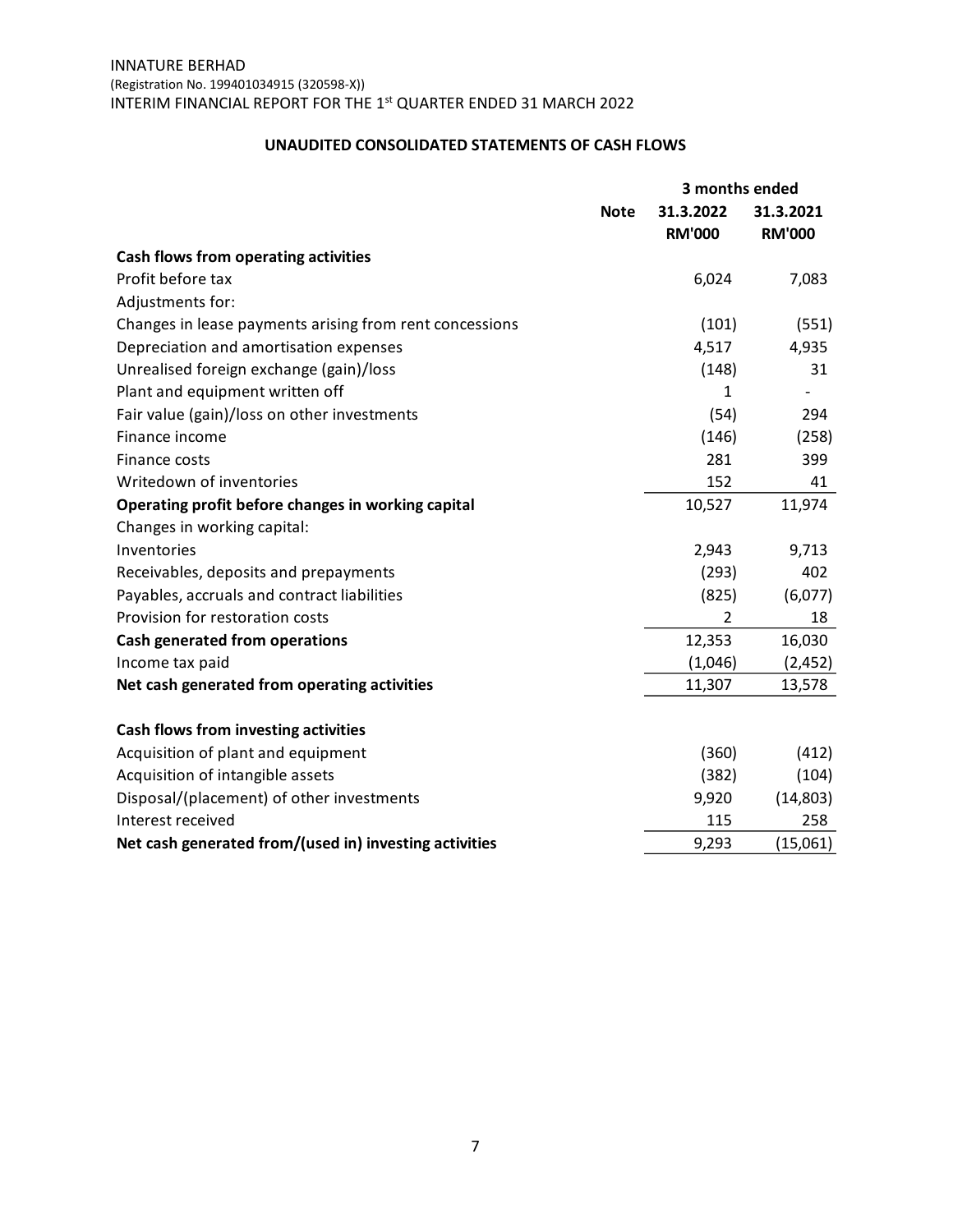# **UNAUDITED CONSOLIDATED STATEMENTS OF CASH FLOWS (CONT'D)**

|                                                      | 3 months ended |               |               |  |
|------------------------------------------------------|----------------|---------------|---------------|--|
|                                                      | <b>Note</b>    | 31.3.2022     | 31.3.2021     |  |
|                                                      |                | <b>RM'000</b> | <b>RM'000</b> |  |
| Cash flows from financing activities                 |                |               |               |  |
| Dividends paid                                       | 8              | (10, 588)     | (7,059)       |  |
| Repayment of hire purchase                           |                | (39)          | (38)          |  |
| Repayment of lease liabilities                       |                | (3, 199)      | (3, 364)      |  |
| Interest paid for lease liabilities                  |                | (279)         | (396)         |  |
| Interest paid for loans and borrowings               |                | (2)           | (3)           |  |
| Net cash used in financing activities                |                | (14, 107)     | (10, 860)     |  |
| Net increase/(decrease) in cash and cash equivalents |                | 6,493         | (12, 343)     |  |
| Effect of exchange rate fluctuations on cash held    |                | 164           | 306           |  |
| Cash and cash equivalents at beginning of the period |                | 11,299        | 23,967        |  |
| Cash and cash equivalents at end of the period       |                | 17,956        | 11,930        |  |
| Cash and cash equivalents comprise the following:    |                |               |               |  |
| Cash and bank balances                               |                | 12,988        | 10,998        |  |
| Deposits placed with licensed banks                  |                | 4,968         | 932           |  |
|                                                      |                | 17,956        | 11,930        |  |

The unaudited consolidated statements of cash flows should be read in conjunction with the audited consolidated financial statements for the financial year ended 31 December 2021 and the accompanying explanatory notes attached in this interim financial report.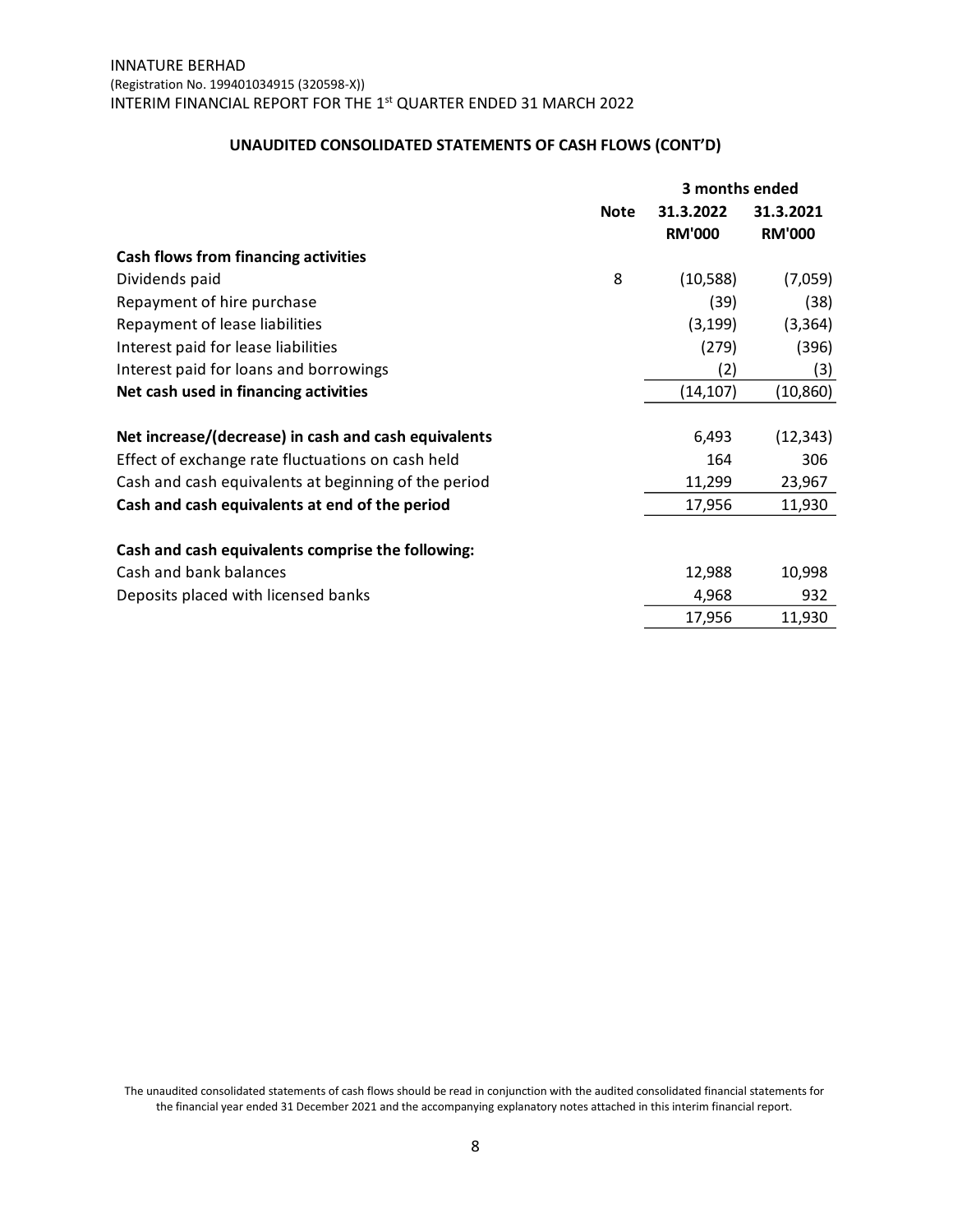### 1. BASIS OF PREPARATION

The interim financial statements ("Interim Financial Report") of InNature Berhad ("InNature" or the "Company") and its subsidiaries (collectively, the "Group") is unaudited and has been prepared in accordance with Malaysian Financial Reporting Standard ("MFRS") 134: *Interim Financial Reporting* issued by Malaysian Accounting Standards Board ("MASB"), International Financial Reporting Standards ("IFRS") 134: *Interim Financial Reporting* issued by International Accounting Standards Board ("IASB"), and Paragraph 9.22 of Main Market Listing Requirements issued by Bursa Malaysia Securities Berhad ("Bursa Securities") ("Listing Requirements").

The Interim Financial Report should be read in conjunction with the audited consolidated financial statements for the financial year ended 31 December 2021 and the accompanying explanatory notes in this Interim Financial Report.

### 2. SIGNIFICANT ACCOUNTING POLICIES

The accounting policies applied by the Group in the Interim Financial Report are the same as those applied by the Group in its audited consolidated financial statements for the year ended 31 December 2021, except for the adoption of the new and amended MFRS and Issues Committee ("IC") Interpretations which are relevant to the Group during the current financial period. The adoption of the new and amended MFRS and IC Interpretations did not have a material effect on the financial performance or position of the Group.

## 3. AUDITORS' REPORT ON PRECEDING ANNUAL FINANCIAL STATEMENTS

The auditors' report of the Group's consolidated financial statements for the financial year ended 31 December 2021 was not subject to any qualification.

## 4. SEASONAL AND CYCLICAL FACTORS

Being in the retail industry, the Group's operations are subject to peaks and troughs in revenue generation throughout the year. Generally, the Group records higher sales during major festive and school holiday seasons in the respective country of which the Group operates.

#### 5. UNUSUAL ITEMS

There were no unusual items affecting assets, liabilities, equity, net income or cash flows of the Group during the current financial period.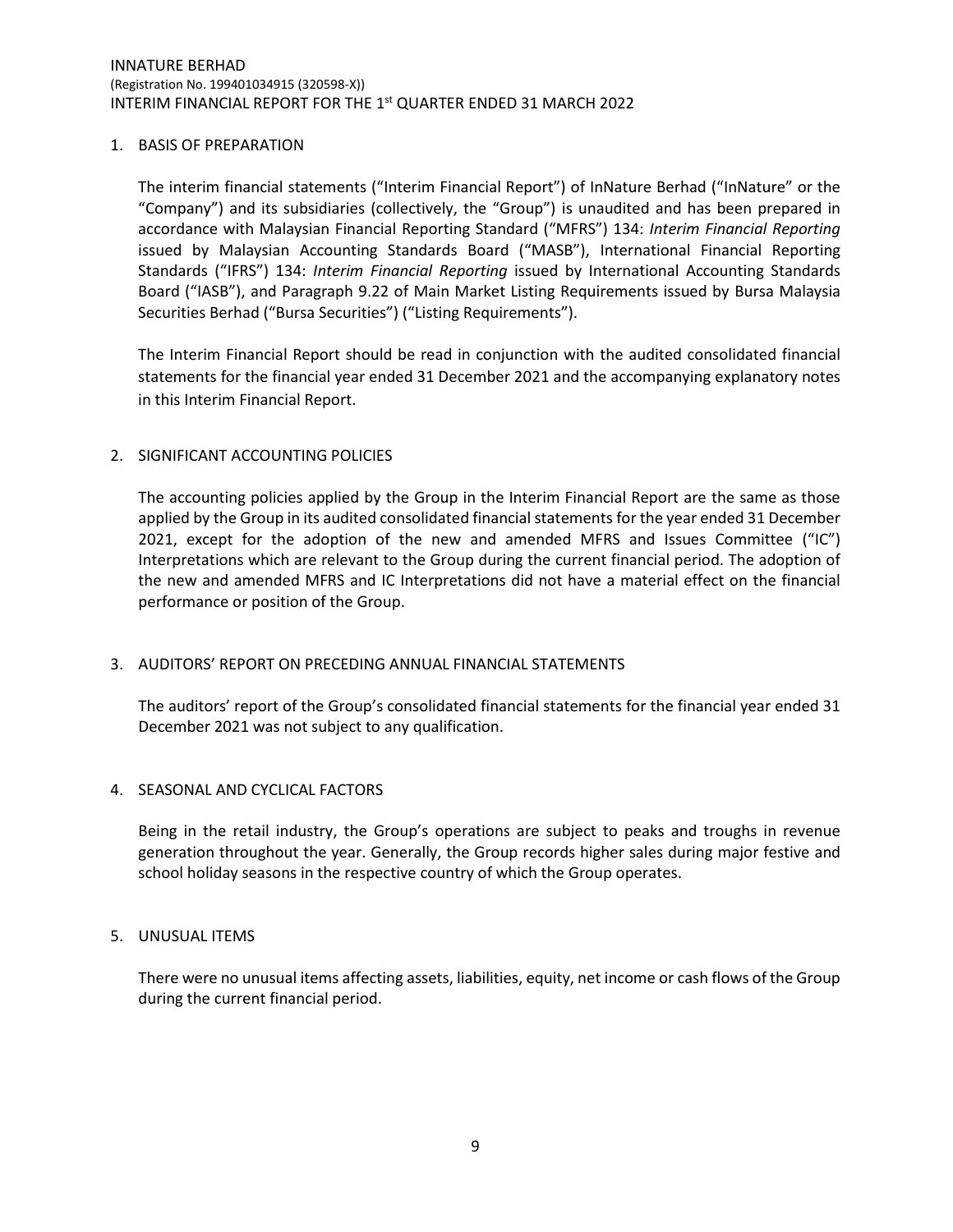## 6. CHANGES IN ESTIMATES

There were no major changes in estimates that have had material effect on the results of current financial period.

### 7. DEBT AND EQUITY SECURITIES

There were no issuances, cancellations, repurchases, resale and repayments of debt and equity securities during the current financial period.

### 8. DIVIDENDS

The following dividend was recognised by the Company:

|                                                           | RM per<br>share<br><b>RM</b> | Total<br><b>RM'000</b> | amount Date of payment |
|-----------------------------------------------------------|------------------------------|------------------------|------------------------|
| Company                                                   |                              |                        |                        |
| 3 months ended 31 March 2022                              |                              |                        |                        |
| In respect of the financial year ending 31 December 2021: |                              |                        |                        |
| - Final single-tier dividend                              | 0.015                        |                        | 10,588 31 March 2022   |

The Company did not declare any dividend in the comparative financial period ended 31 March 2021. The Company also did not declare any dividend subsequent to 31 March 2022 and up to the date of this Interim Financial Report.

## 9. CHANGES IN COMPOSITION OF THE GROUP

There was no change to the composition of the Group during the current financial period.

## 10. CONTINGENT LIABILITIES

|                                                                    | 31.3.2022<br><b>RM'000</b> | 31.12.2021<br><b>RM'000</b> |
|--------------------------------------------------------------------|----------------------------|-----------------------------|
| Company                                                            |                            |                             |
| Corporate guarantees granted to a subsidiary for credit facilities | 1.000                      | 1,000                       |
| Bank guarantees granted to subsidiaries for tenancy agreements     | 950                        | 546                         |
|                                                                    | 1.950                      | 1.546                       |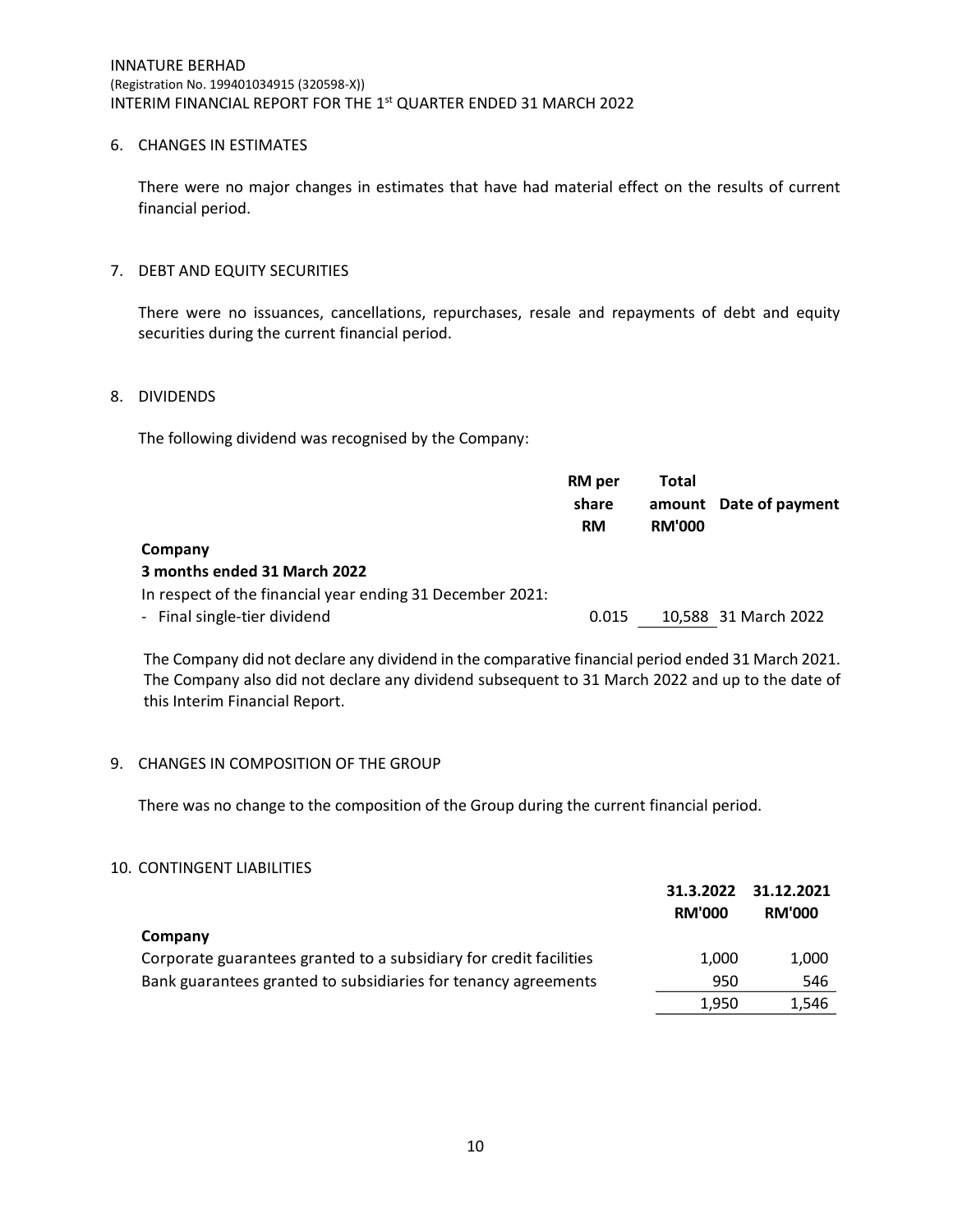## INNATURE BERHAD (Registration No. 199401034915 (320598-X)) INTERIM FINANCIAL REPORT FOR THE 1st QUARTER ENDED 31 MARCH 2022

## 11. CAPITAL COMMITMENTS

|                                 | 31.3.2022<br><b>RM'000</b> | 31.12.2021<br><b>RM'000</b> |
|---------------------------------|----------------------------|-----------------------------|
| Group                           |                            |                             |
| <b>Plant and equipment</b>      |                            |                             |
| Approved but not contracted for | 25,721                     | 26,555                      |
| Contracted but not commenced    |                            | 28                          |
|                                 | 25,721                     | 26,583                      |
| Leases as a leasee              |                            |                             |
| Contracted but not commenced    | 1,887                      | 2,500                       |
|                                 |                            |                             |

## 12. MATERIAL RELATED PARTY TRANSACTIONS

|                                                                   | Quarter ended       |               |  |
|-------------------------------------------------------------------|---------------------|---------------|--|
|                                                                   | 31.3.2022 31.3.2021 |               |  |
|                                                                   | <b>RM'000</b>       | <b>RM'000</b> |  |
| Group                                                             |                     |               |  |
| Entities in which certain Directors of the Company have interests |                     |               |  |
| Rental of office and retail outlets <sup>(1)</sup>                | 143                 | 130           |  |

<sup>(1)</sup> The Group rented office and several retail outlets in Malaysia from an entity in which certain Directors of the Company have interests. The transaction was entered into in the normal course of business under normal trade terms.

## 13. STATUS OF CORPORATE PROPOSAL

There is no corporate proposal announced but not completed as at the date of this Interim Financial Report.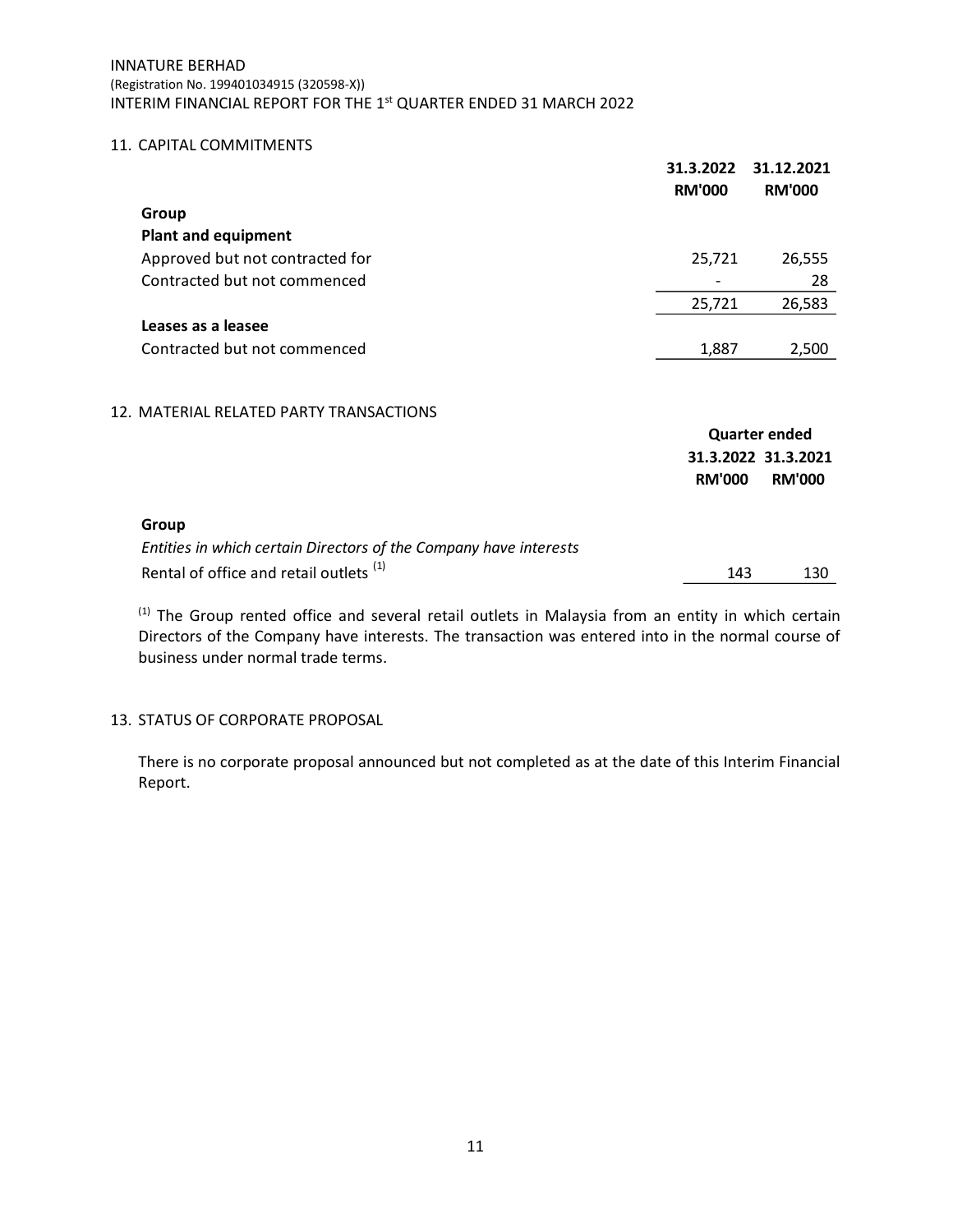### 14. UTILISATION OF PROCEEDS FROM IPO

The utilisation of proceeds from IPO as at 31 March 2022 is as follows:

| <b>Utilisation of proceeds</b> | Proposed<br>utilisation<br><b>RM'000</b> | Actual<br>utilisation up to<br>31 March 2022<br><b>RM'000</b> | <b>Transfer</b><br><b>RM'000</b> | <b>Balance</b><br>unutilised<br><b>RM'000</b> | <b>Estimated</b><br>timeframe for<br>utilisation from<br>the date of Listing |
|--------------------------------|------------------------------------------|---------------------------------------------------------------|----------------------------------|-----------------------------------------------|------------------------------------------------------------------------------|
| (i) Capital expenditure        | 34,500                                   | (8,779)                                                       |                                  |                                               | 25,721 Within 48 months                                                      |
| (ii) Working capital           | 837                                      | (1,188)                                                       | 351                              |                                               | - Within 36 months                                                           |
| (iii) New business development | 5,700                                    | (2,834)                                                       |                                  |                                               | 2.866 Within 48 months                                                       |
| (iv) Listing-related expenses  | 6,370                                    | (6,019)                                                       | (351)                            |                                               | - Within 3 months                                                            |
| <b>Total</b>                   | 47,407                                   | (18, 820)                                                     |                                  | 28,587                                        |                                                                              |

The utilisation of proceeds should be read in conjunction with the IPO Prospectus dated 29 January 2020, and the Company's announcement on 18 February 2020. The unutilised balance of RM351,000 allocated for listing-related expenses were transferred to working capital in 2020.

### 15. MATERIAL LITIGATION

There is no material litigation involving the Group subsequent to 31 December 2021 and up to the date of this Interim Financial Report.

#### 16. SEGMENT INFORMATION

The Group does not have reportable segments as the principal activities of entities within the Group are essentially relate to the marketing of The Body Shop ("TBS") and Natura products. Segment information of the Group is presented on the basis of geographical segments, based on the geographical location of customers, assets and liabilities.

Please refer to Note 17 on the Group's segment financial results and segment financial position.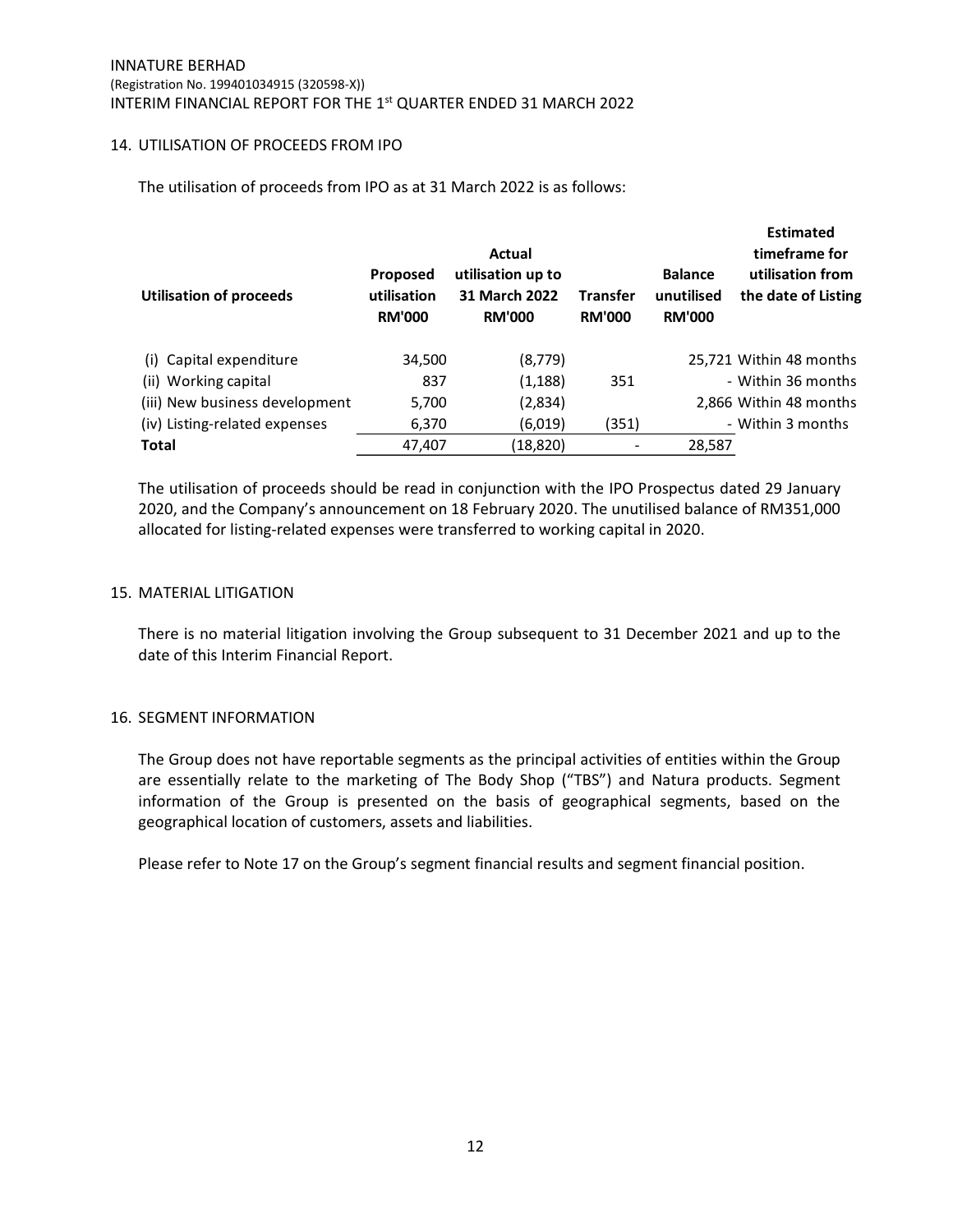#### 17. PERFORMANCE REVIEW

#### **Quarter-on-Quarter Review**

|                  |               | <b>Quarter ended</b> |  |  |
|------------------|---------------|----------------------|--|--|
|                  |               | 31.3.2022 31.12.2021 |  |  |
|                  | <b>RM'000</b> | <b>RM'000</b>        |  |  |
| Group            |               |                      |  |  |
| Revenue          | 33,741        | 43,697               |  |  |
| Profit after tax | 4,531         | 6,540                |  |  |

Compared with the preceding quarter ended 31 December 2021 ("4Q2021"), the Group recorded lesser revenue and PAT by 22.8% and 30.7% respectively in 1Q2022. The lower quarterly result was largely as a result of 4Q2021's high base effect following year-end holiday season.

#### **Year-on-Year Review**

#### *1Q2022 vs 1Q2021*

|                     | 1Q2022        |                          |                  | 1Q2021        |               |                |                 |               |
|---------------------|---------------|--------------------------|------------------|---------------|---------------|----------------|-----------------|---------------|
|                     | Malaysia      |                          | Vietnam Cambodia | Group         | Malaysia      | <b>Vietnam</b> | <b>Cambodia</b> | Group         |
|                     | <b>RM'000</b> | <b>RM'000</b>            | <b>RM'000</b>    | <b>RM'000</b> | <b>RM'000</b> | <b>RM'000</b>  | <b>RM'000</b>   | <b>RM'000</b> |
| <b>Revenue from</b> |               |                          |                  |               |               |                |                 |               |
| external            |               |                          |                  |               |               |                |                 |               |
| customers           |               |                          |                  |               |               |                |                 |               |
| The Body Shop       | 25,641        | 6,881                    | 838              | 33,360        | 28,155        | 8,395          | 915             | 37,465        |
| Natura              | 381           |                          |                  | 381           | 536           |                |                 | 536           |
|                     | 26,022        | 6,881                    | 838              | 33,741        | 28,691        | 8,395          | 915             | 38,001        |
| <b>Segment PAT</b>  |               |                          |                  |               |               |                |                 |               |
| The Body Shop       | 4,387         | 133                      | 81               | 4,601         | 4,881         | 933            | 127             | 5,941         |
| Natura              | 55            | $\overline{\phantom{a}}$ |                  | 55            | (646)         |                |                 | (646)         |
|                     | 4,442         | 133                      | 81               | 4,656         | 4,235         | 933            | 127             | 5,295         |
| Investment holding  |               |                          |                  | (125)         |               |                |                 | (198)         |
| <b>PAT</b>          |               |                          |                  | 4,531         |               |                |                 | 5,097         |

The Group's operating environment in 1Q2022 was impacted by the rising Omicron cases and the compulsory quarantine of close contacts. Overall, Group revenue declined 11.2%, with Malaysia, Vietnam and Cambodia each recording lesser revenue by 9.3%, 18.0% and 8.4% respectively. Nevertheless, the Group remains profitable across all its operating countries in 1Q2022 with PAT margin preserved at 1Q2021 level.

On a like-for-like comparison, Malaysia's quarterly PAT sans Covid-19 related support from the government, landlords and brand principal has in fact improved by 8.6% despite the revenue decline. The higher PAT was mainly as a result of our prudent cost management measures taken over the pandemic years, including closure of underperforming stores.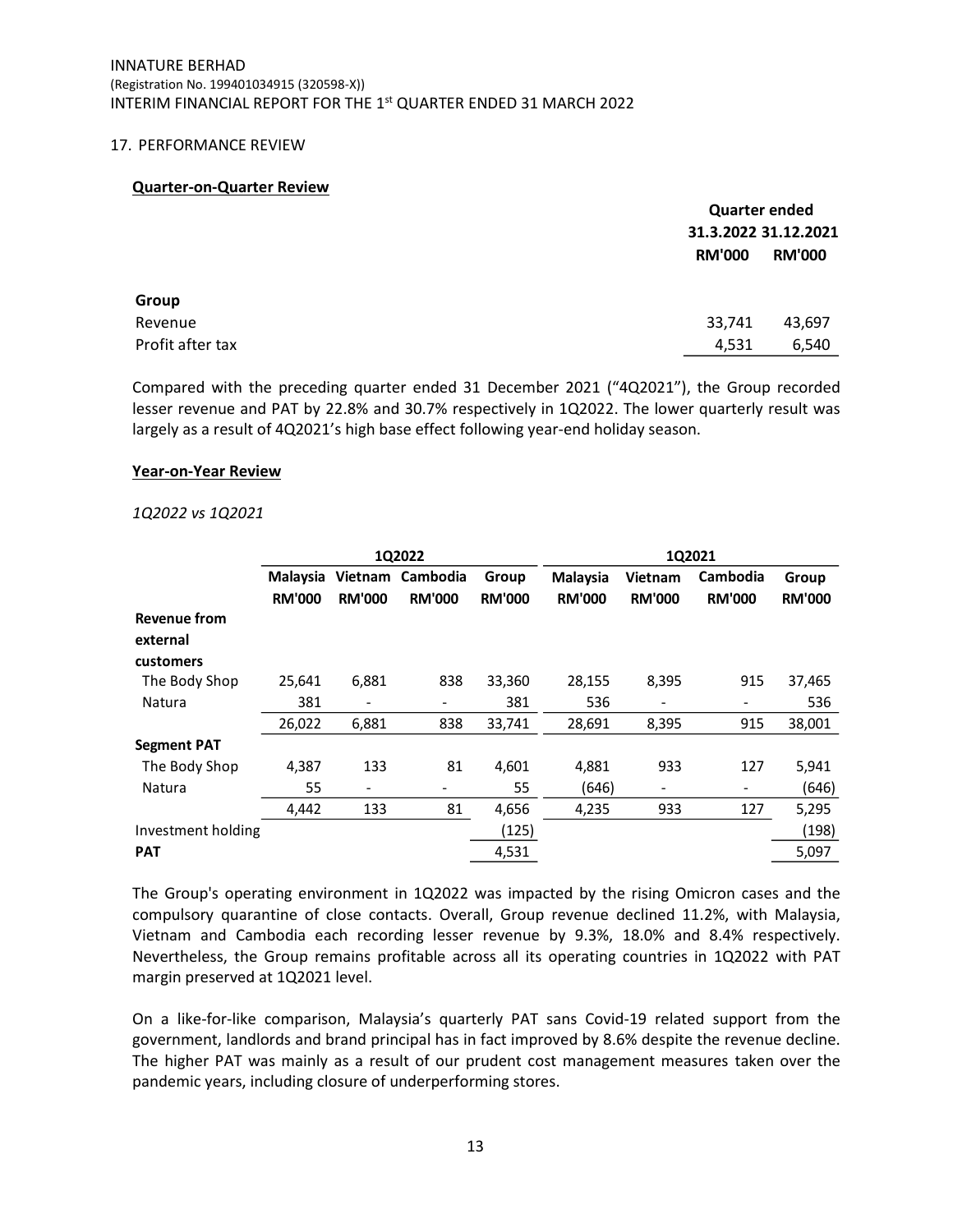The year-on-year comparison for the quarterly performance of both Vietnam and Cambodia was not like-for-like, as the Covid-19 situation in both countries were much milder during the comparative 1Q2021.

Our remote selling channels comprising e-commerce, conversational commerce and social selling continue to contribute a significant portion to the Group revenue despite almost all of our stores being in full operation during the reporting quarter. Remote selling channels made up 17.0% (1Q2021: 22.3%) of the Group revenue in 1Q2022.

|                            | 31.3.2022                 |                          |                           | 31.12.2021             |                                  |                                 |                           |                        |
|----------------------------|---------------------------|--------------------------|---------------------------|------------------------|----------------------------------|---------------------------------|---------------------------|------------------------|
|                            | Malaysia<br><b>RM'000</b> | Vietnam<br><b>RM'000</b> | Cambodia<br><b>RM'000</b> | Group<br><b>RM'000</b> | <b>Malaysia</b><br><b>RM'000</b> | <b>Vietnam</b><br><b>RM'000</b> | Cambodia<br><b>RM'000</b> | Group<br><b>RM'000</b> |
| Segment assets             |                           |                          |                           |                        |                                  |                                 |                           |                        |
| The Body Shop              | 120,640                   | 33,497                   | 5,234                     | 159,372                | 119,691                          | 33,327                          | 5,135                     | 158,153                |
| Natura                     | 3,549                     |                          |                           | 3,549                  | 3,689                            |                                 |                           | 3,689                  |
|                            | 124,189                   | 33,497                   | 5,234                     | 162,921                | 123,380                          | 33,327                          | 5,135                     | 161,842                |
| Investment holding         |                           |                          |                           | 11,378                 |                                  |                                 |                           | 21,965                 |
| <b>Total assets</b>        |                           |                          |                           | 174,299                |                                  |                                 |                           | 183,807                |
| <b>Segment liabilities</b> |                           |                          |                           |                        |                                  |                                 |                           |                        |
| The Body Shop              | 22,906                    | 11,001                   | 689                       | 34,596                 | 26,348                           | 11,219                          | 707                       | 38,274                 |
| Natura                     | 1,130                     |                          |                           | 1,130                  | 1,300                            |                                 |                           | 1,300                  |
|                            | 24,036                    | 11,001                   | 689                       | 35,726                 | 27,648                           | 11,219                          | 707                       | 39,574                 |
| Investment holding         |                           |                          |                           | 188                    |                                  |                                 |                           | 97                     |
| <b>Total liabilities</b>   |                           |                          |                           | 35,914                 |                                  |                                 |                           | 39,671                 |
| <b>Net assets</b>          |                           |                          |                           | 138,385                |                                  |                                 |                           | 144.136                |

## **Healthy Balance Sheet and Cash Flow**

The Group's financial position remains solid with net assets of RM138.4 million as at 31 March 2022. The Group generated net operating cashflow of RM11.3 million in 1Q2022, and continues to be in net cash position with total cash and other investments of RM50.6 million as at 31 March 2022.

## 18. PROSPECTS

Post-1Q2022, our performance so far shows strong rebound on the back of further easing in Covid-19 restrictions and subsiding confirmed cases. We continue to invest in store development with the opening of the new Activist Makers Workshop store, our most sustainable concept store in Malaysia, and our 40<sup>th</sup> physical location in Vietnam, and we are in active negotiations with landlords on potential locations in all our markets. Our new ERP system has gone live and is being rolled out in phases to our stores, and we are confident that this investment will enhance our omnichannel offerings.

Overall, we believe that as long as the economy remains open, our performance will improve year-onyear for 2Q2022 and for the financial year ending 31 December 2022.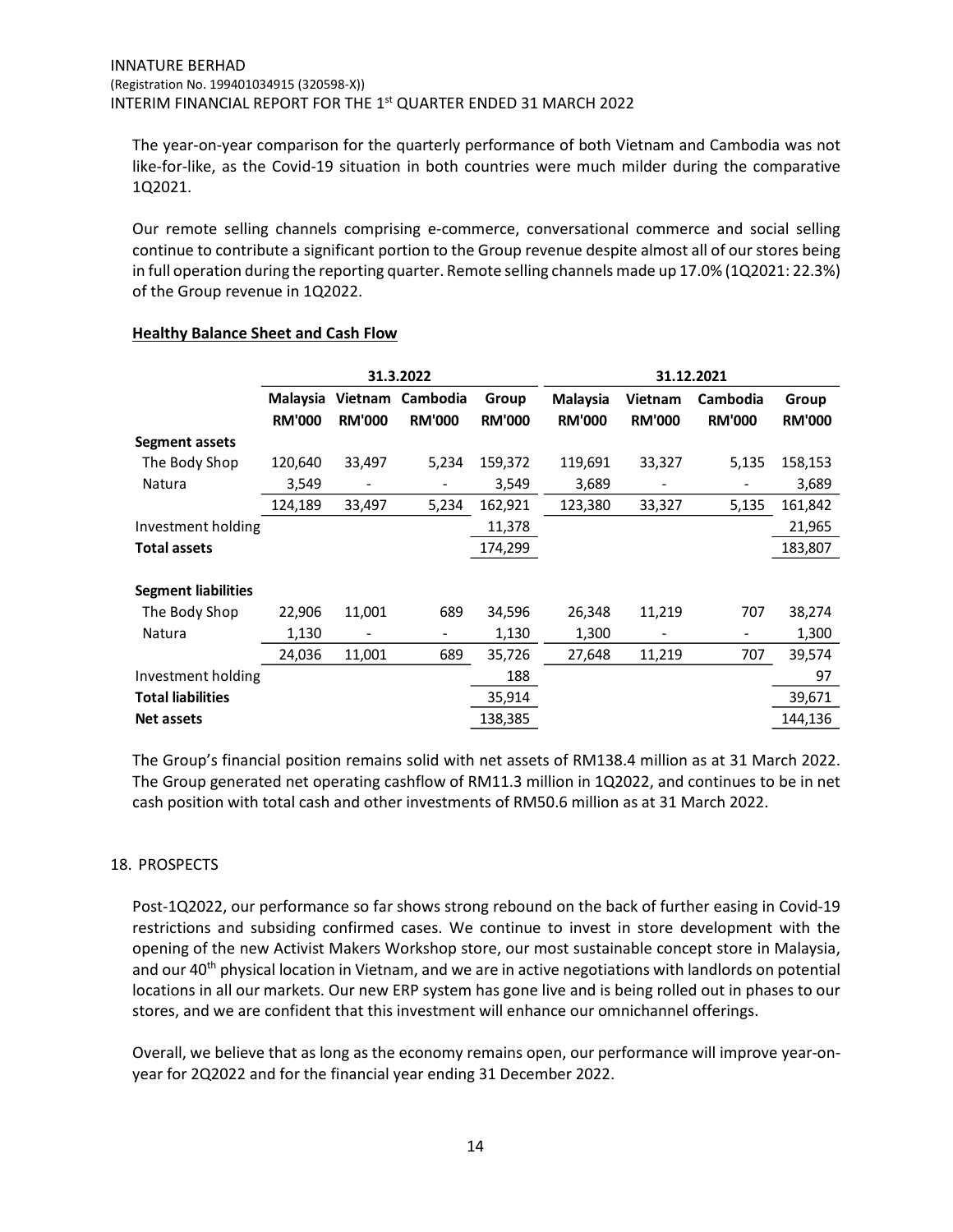## 19. PROFIT FORECAST / PROFIT GUARANTEE

The Group did not issue any profit forecast or profit guarantee in any form of public documentation and/or announcement.

### 20. PROFIT BEFORE TAX

Profit before tax is arrived at after crediting/(charging) the following income/(expenses):

|                                                      |                            | <b>Quarter ended</b>       |  |  |
|------------------------------------------------------|----------------------------|----------------------------|--|--|
|                                                      | 31.3.2022<br><b>RM'000</b> | 31.3.2021<br><b>RM'000</b> |  |  |
| Group                                                |                            |                            |  |  |
| Revenue                                              |                            |                            |  |  |
| - Retailing                                          | 33,729                     | 37,980                     |  |  |
| - Consultancy fees                                   | 12                         | 21                         |  |  |
|                                                      | 33,741                     | 38,001                     |  |  |
| Gain/(loss) on foreign exchange                      |                            |                            |  |  |
| - realised                                           | (3)                        | (104)                      |  |  |
| - unrealised                                         | 148                        | (31)                       |  |  |
|                                                      | 145                        | (135)                      |  |  |
| Rental expenses                                      |                            |                            |  |  |
| - before MFRS 16 adjustments                         | (4, 811)                   | (4, 811)                   |  |  |
| - less: minimum lease payments (MFRS 16 adjustments) | 3,580                      | 4,311                      |  |  |
|                                                      | (1, 231)                   | (500)                      |  |  |
| Depreciation and amortisation                        |                            |                            |  |  |
| - plant and equipment                                | (1,201)                    | (1,261)                    |  |  |
| - intangible assets                                  | (95)                       | (76)                       |  |  |
| - right-of-use assets (MFRS 16 adjustments)          | (3, 221)                   | (3,598)                    |  |  |
|                                                      | (4, 517)                   | (4,935)                    |  |  |
| Royalty expense                                      | (337)                      | (380)                      |  |  |
| Inventories written down                             | (152)                      | (41)                       |  |  |
| Finance income comprises interest income from        |                            |                            |  |  |
| - bank balances and fixed deposits                   | 122                        | 115                        |  |  |
| - fixed income funds                                 | 24                         | 143                        |  |  |
|                                                      | 146                        | 258                        |  |  |
| Finance costs comprise interest expenses on          |                            |                            |  |  |
| - hire purchase                                      | (2)                        | (3)                        |  |  |
| - lease liabilities (MFRS 16 adjustments)            | (279)                      | (396)                      |  |  |
|                                                      | (281)                      | (399)                      |  |  |

Save as disclosed above and elsewhere in this Interim Financial Report, the other disclosure items pursuant to Paragraph 16, Part A of Appendix 9B of the Listing Requirements are not applicable.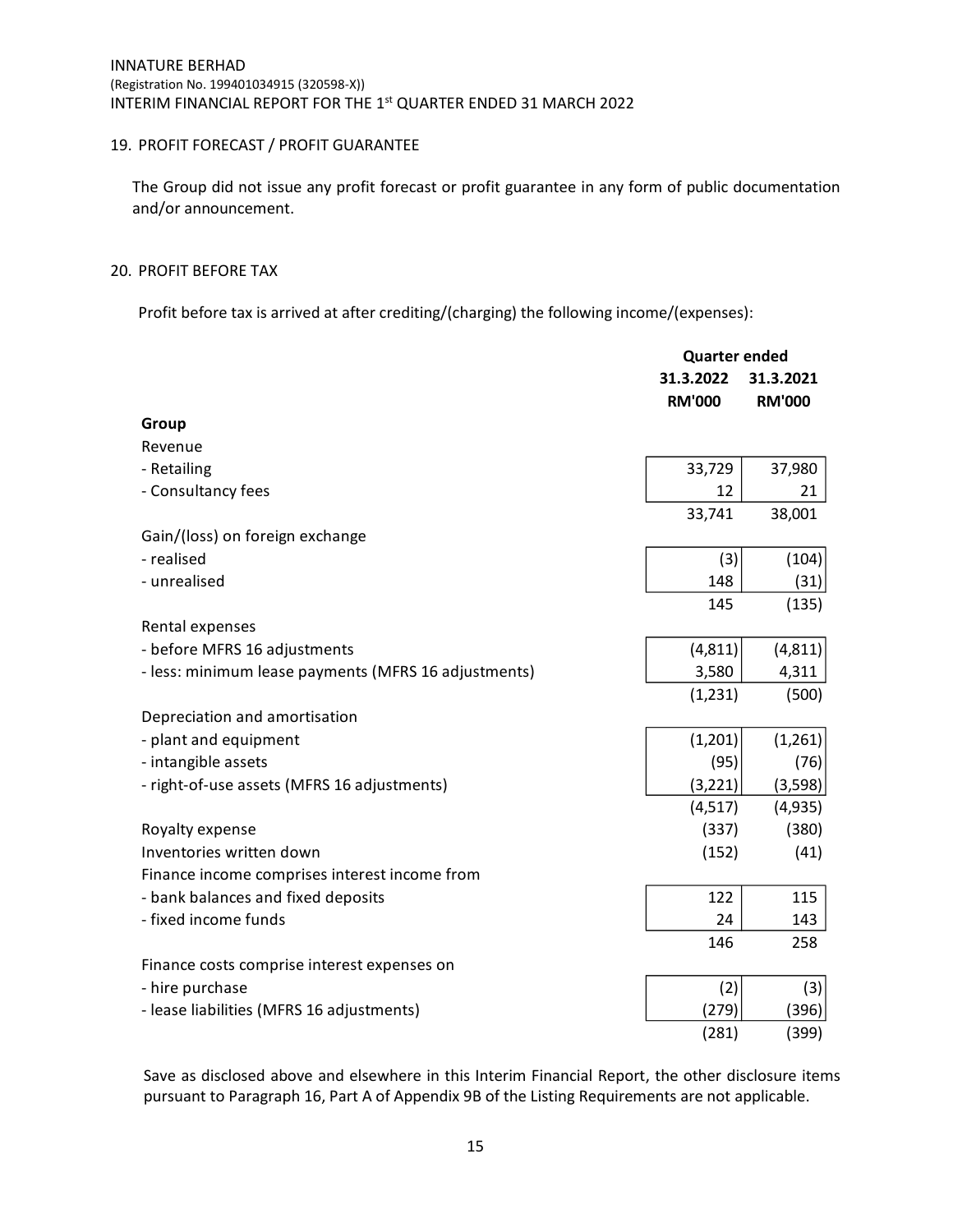#### 20. TAX EXPENSES

|                            | <b>Quarter ended</b>       |                            |  |
|----------------------------|----------------------------|----------------------------|--|
|                            | 31.3.2022<br><b>RM'000</b> | 31.3.2021<br><b>RM'000</b> |  |
| Group                      |                            |                            |  |
| Tax expenses               |                            |                            |  |
| - arising from Malaysia    | 1,473                      | 1,266                      |  |
| - arising outside Malaysia | 20                         | 720                        |  |
|                            | 1,493                      | 1,986                      |  |
| Effective tax rate (%)     | 24.8%                      | 28.0%                      |  |

Effective tax rate ("ETR") is computed by dividing tax expenses with profit before tax for the financial period. ETR is generally higher than Malaysia's statutory tax rate as a result of non-deductible expenses and losses from new business of which deferred tax benefit has yet to be recognised. ETR was lower year-on-year in 1Q2022 following the improvement in Natura Malaysia's results.

### 21. EARNINGS PER SHARE ("EPS")

|                                                            | <b>Quarter ended</b> |               |  |
|------------------------------------------------------------|----------------------|---------------|--|
|                                                            | 31.3.2022 31.3.2021  |               |  |
|                                                            | <b>RM'000</b>        | <b>RM'000</b> |  |
| Profit attributable to owners of the Company               | 4,531                | 5,097         |  |
| Weighted average number of ordinary shares in issue ('000) | 705,881              | 705,881       |  |
| <b>Basic EPS (sen)</b>                                     | 0.64                 | 0.72          |  |

Diluted earnings per ordinary share is not presented as the Group has no shares or other instruments with potential dilutive effects as at 31 March 2022 and 31 March 2021.

#### 22. OTHER INVESTMENT

|                                                              |               | 31.3.2022 31.12.2021 |
|--------------------------------------------------------------|---------------|----------------------|
|                                                              | <b>RM'000</b> | <b>RM'000</b>        |
| Group                                                        |               |                      |
| Fixed deposits of more than 3 months but less than 12 months | 48            | 4.961                |
| Fixed income funds                                           | 32.621        | 37.546               |
|                                                              | 32.669        | 42.507               |